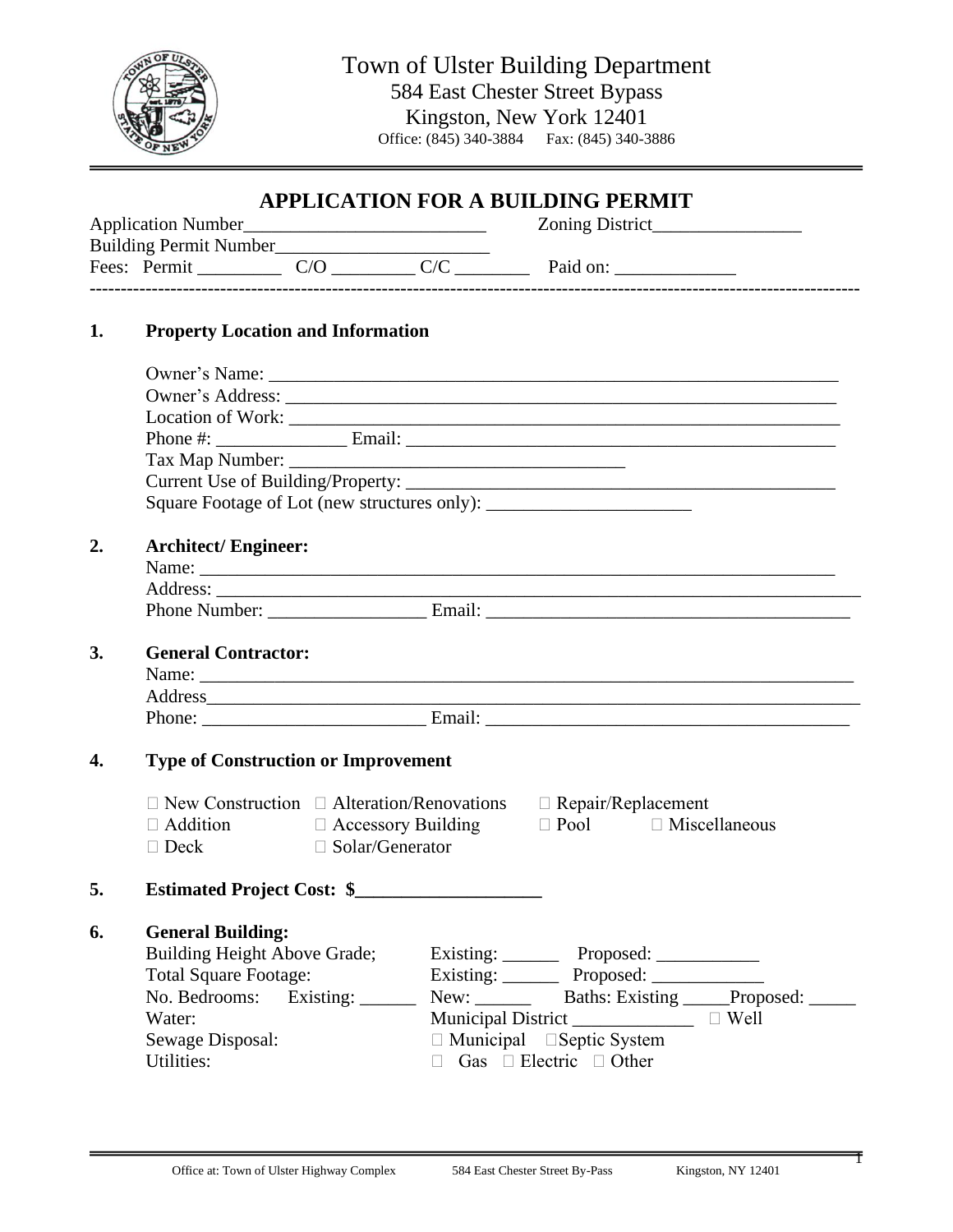

## **Description of Project:**

**A plot plan and construction drawing are required and should be submitted with application and include the following:**

**\_\_\_\_\_\_\_\_\_\_\_\_\_\_\_\_\_\_\_\_\_\_\_\_\_\_\_\_\_\_\_\_\_\_\_\_\_\_\_\_\_\_\_\_\_\_\_\_\_\_\_\_\_\_\_\_\_\_\_\_\_\_\_\_\_\_\_\_\_\_\_\_\_\_\_\_\_\_\_\_\_\_ \_\_\_\_\_\_\_\_\_\_\_\_\_\_\_\_\_\_\_\_\_\_\_\_\_\_\_\_\_\_\_\_\_\_\_\_\_\_\_\_\_\_\_\_\_\_\_\_\_\_\_\_\_\_\_\_\_\_\_\_\_\_\_\_\_\_\_\_\_\_\_\_\_\_\_\_\_\_\_\_\_\_ \_\_\_\_\_\_\_\_\_\_\_\_\_\_\_\_\_\_\_\_\_\_\_\_\_\_\_\_\_\_\_\_\_\_\_\_\_\_\_\_\_\_\_\_\_\_\_\_\_\_\_\_\_\_\_\_\_\_\_\_\_\_\_\_\_\_\_\_\_\_\_\_\_\_\_\_\_\_\_\_\_\_ \_\_\_\_\_\_\_\_\_\_\_\_\_\_\_\_\_\_\_\_\_\_\_\_\_\_\_\_\_\_\_\_\_\_\_\_\_\_\_\_\_\_\_\_\_\_\_\_\_\_\_\_\_\_\_\_\_\_\_\_\_\_\_\_\_\_\_\_\_\_\_\_\_\_\_\_\_\_\_\_\_\_ \_\_\_\_\_\_\_\_\_\_\_\_\_\_\_\_\_\_\_\_\_\_\_\_\_\_\_\_\_\_\_\_\_\_\_\_\_\_\_\_\_\_\_\_\_\_\_\_\_\_\_\_\_\_\_\_\_\_\_\_\_\_\_\_\_\_\_\_\_\_\_\_\_\_\_\_\_\_\_\_\_\_ \_\_\_\_\_\_\_\_\_\_\_\_\_\_\_\_\_\_\_\_\_\_\_\_\_\_\_\_\_\_\_\_\_\_\_\_\_\_\_\_\_\_\_\_\_\_\_\_\_\_\_\_\_\_\_\_\_\_\_\_\_\_\_\_\_\_\_\_\_\_\_\_\_\_\_\_\_\_\_\_\_\_ \_\_\_\_\_\_\_\_\_\_\_\_\_\_\_\_\_\_\_\_\_\_\_\_\_\_\_\_\_\_\_\_\_\_\_\_\_\_\_\_\_\_\_\_\_\_\_\_\_\_\_\_\_\_\_\_\_\_\_\_\_\_\_\_\_\_\_\_\_\_\_\_\_\_\_\_\_\_\_\_\_\_ \_\_\_\_\_\_\_\_\_\_\_\_\_\_\_\_\_\_\_\_\_\_\_\_\_\_\_\_\_\_\_\_\_\_\_\_\_\_\_\_\_\_\_\_\_\_\_\_\_\_\_\_\_\_\_\_\_\_\_\_\_\_\_\_\_\_\_\_\_\_\_\_\_\_\_\_\_\_\_\_\_\_**

1. Location of proposed structure or addition showing all exterior dimensions.

2. The distance of the proposal from all lot lines.

**Rear**

## **Street/Road**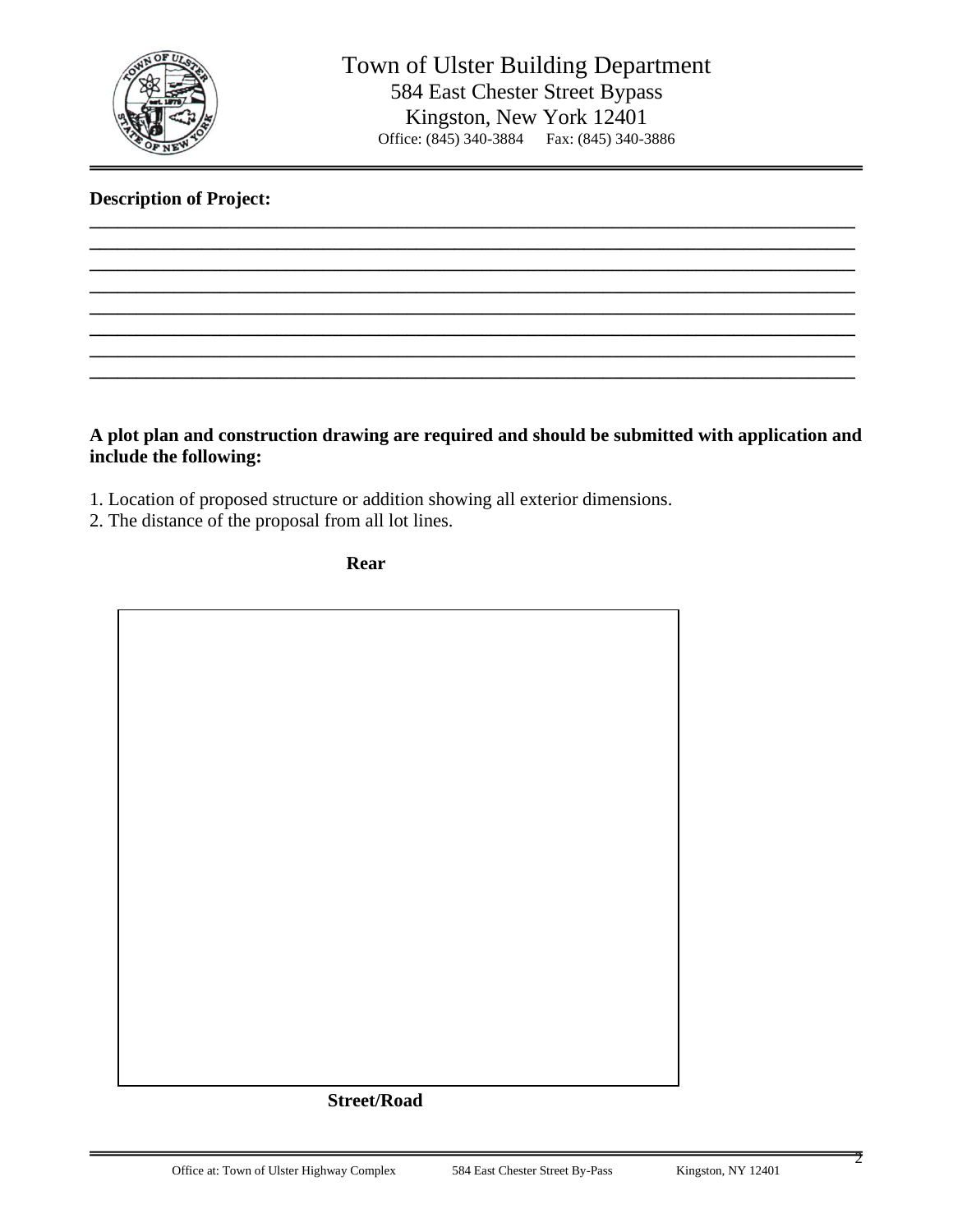

- 1. Work conducted pursuant to a building permit must be visually inspected by a Town of Ulster. Building Inspector and must conform to the New York State Uniform Fire and Building Code.
- 2. **It is the owner's responsibility to ensure the required inspections are completed. Inspections shall be scheduled at least 24 hours prior. Building Department hours are 8:00 to 4:00, Monday-Friday**
- 3. **A Certificate of Occupancy or Compliance is required; the structure shall not be occupied. until said certificate has been issued.**
- 4. Proof of ownership will be required if purchased within the last month.
- 5. Flood Development Permit may be required.
- 6. The building permit shall be prominently displayed to be visible from the street.

**I, \_\_\_\_\_\_\_\_\_\_\_\_\_\_\_\_\_\_\_\_\_\_,** the agent /applicant do hereby certify that the above statements are true to my knowledge and belief and that all work or installation shall be entirely within the boundaries of the subject lot. The undersigned is the responsible party for compliance with all regulations,

| <b>Applicant Signature</b> |                                                       |  |  |  |
|----------------------------|-------------------------------------------------------|--|--|--|
| Construction               | Classification:                                       |  |  |  |
|                            |                                                       |  |  |  |
| <b>APPROVALS</b>           |                                                       |  |  |  |
|                            |                                                       |  |  |  |
|                            |                                                       |  |  |  |
|                            |                                                       |  |  |  |
|                            | $\Box$ HIGHWAY DEPARTMENT DATE                        |  |  |  |
|                            | $\Box$ OPERATING PERMIT REQUIRED $\Box$ YES $\Box$ NO |  |  |  |